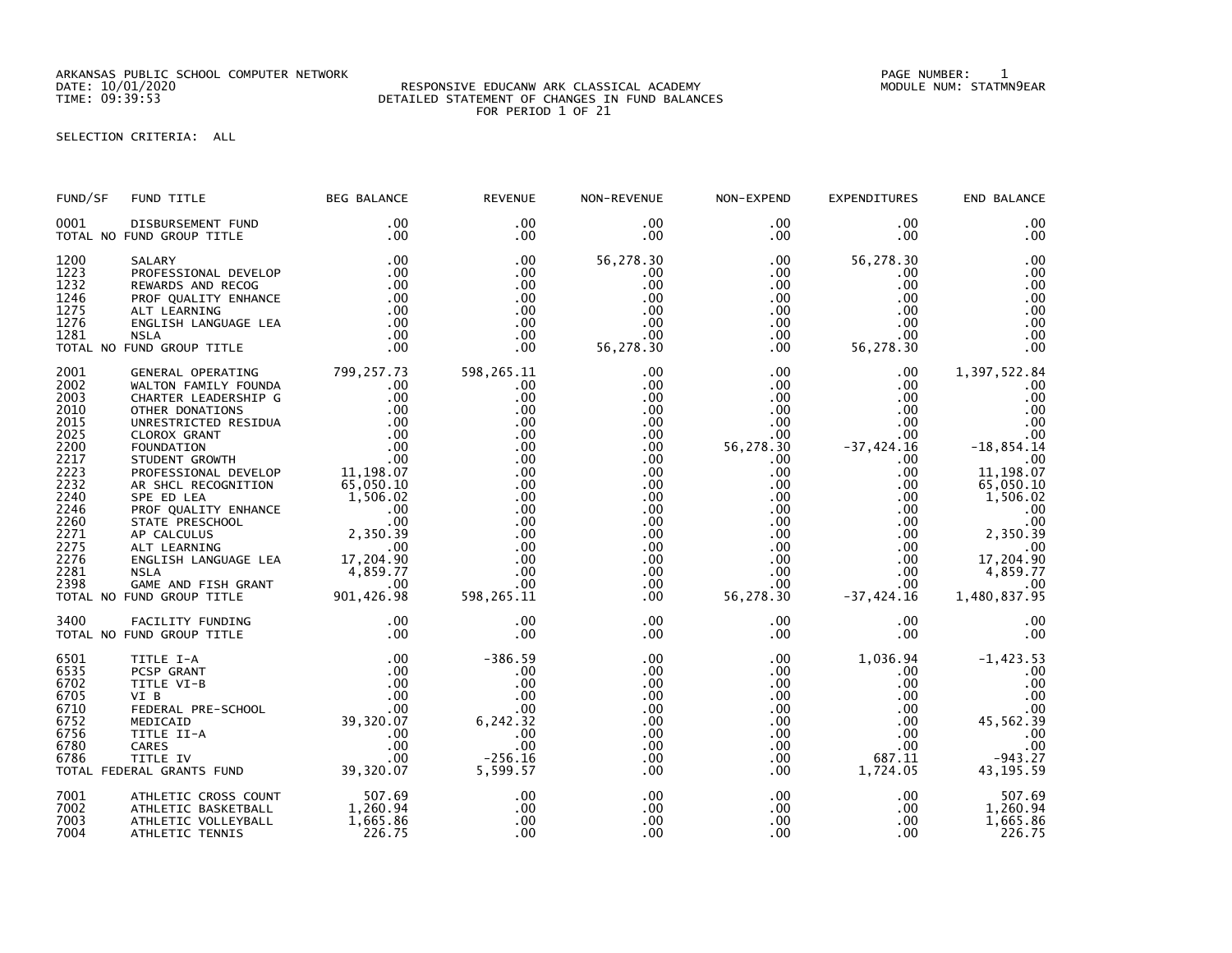ARKANSAS PUBLIC SCHOOL COMPUTER NETWORK PAGE NUMBER: 2

## DATE: 10/01/2020 RESPONSIVE EDUCANW ARK CLASSICAL ACADEMY MODULE NUM: STATMN9EAR TIME: 09:39:53 DETAILED STATEMENT OF CHANGES IN FUND BALANCES FOR PERIOD 1 OF 21

## SELECTION CRITERIA: ALL

| FUND/SF | FUND TITLE               | <b>BEG BALANCE</b> | <b>REVENUE</b> | NON-REVENUE      | NON-EXPEND | EXPENDITURES | END BALANCE                                  |
|---------|--------------------------|--------------------|----------------|------------------|------------|--------------|----------------------------------------------|
| 7005    | ATHLETIC GOLF            | 1,289.42           | .00            | .00              | .00        | .00          | 1,289.42                                     |
| 7006    | ATHLETIC TRACK           | .00                | .00            | .00              | .00        | .00          | .00                                          |
| 7007    | CHEER/DANCE              | 1,649.65           | .00            | .00 <sub>1</sub> | $.00 \,$   | 452.07       | 1,197.58                                     |
| 7008    | <b>GENERAL ATHLETICS</b> | 1.959.14           | 232.00         | .00              | .00        | .00          | 2.191.14                                     |
| 7009    | <b>BLANK</b>             | .00                | .00            | .00              | .00.       | .00          | .00                                          |
| 7010    | AFTERSCHOOL PROGRAM      | 35,048.46          | .00            | .00              | .00        | .00          | 35,048.46                                    |
| 7011    | UNIFORM ASSISTANCE       | 3,974.87           | .00            | .00              | .00        | .00          | 3,974.87                                     |
| 7012    | <b>HEALTH</b>            | 5,360.50           | .00            | .00              | .00        | .00          | 5,360.50                                     |
| 7013    | WEIGHTLIFTING/PE         | 448.21             | .00            | .00              | .00        | .00          | 448.21                                       |
| 7014    | LACROSSE                 | 1,379.15           | .00            | .00              | .00        | .00          | 1,379.15                                     |
| 7015    | E-SPORTS                 | .00                | .00            | .00 <sub>1</sub> | .00        | .00          | .00                                          |
| 7016    | RUNNING CLUB             | 813.80             | .00            | .00              | .00        | .00          | 813.80                                       |
| 7018    |                          | 2,854.67           | .00            | .00              | .00        | .00          | 2,854.67                                     |
| 7019    | GIRLS BASKETBALL         | 1,261.71           | .00            | .00              | .00        | .00          | 1,261.71                                     |
|         | HS CHOIR                 |                    |                |                  |            |              |                                              |
| 7020    | MUSIC                    | 1,137.57           | .00            | .00              | .00        | .00          | 1,137.57                                     |
| 7021    | <b>THEATRE</b>           | 1,324.57           | .00            | .00              | .00.       | .00          | 1,324.57                                     |
| 7022    | <b>ROBOTICS</b>          | 1,491.51           | .00            | .00              | .00        | .00.         | 1,491.51                                     |
| 7023    | STUDENT COUNCIL          | 1,027.36           | .00            | .00              | .00.       | .00          | 1,027.36                                     |
| 7024    | JR STUDENT COUNCIL       | 1,754.31           | .00            | .00              | .00        | .00          | 1,754.31                                     |
| 7027    | <b>FINE ARTS</b>         | 866.20             | .00            | .00              | .00.       | .00          | 866.20                                       |
| 7030    | <b>YEARBOOK</b>          | 915.29             | 38.75          | .00              | .00        | .00          | 954.04                                       |
| 7032    | PROM                     | 2,331.22           | .00            | .00              | .00        | .00          | 2,331.22                                     |
| 7033    | LIBRARY                  | 1,857.49           | .00            | .00              | .00        | .00          | 1,857.49                                     |
| 7034    | SCHOLARSHIP              | 588.08             | .00            | .00              | .00        | .00          | 588.08                                       |
| 7035    | FIELD TRIP               | 80.39              | .00            | .00              | .00        | .00          | 80.39                                        |
| 7036    | CHESS CLUB               | 97.19              | .00            | .00              | .00        | .00          | 97.19                                        |
| 7037    | OUTDOOR CLUB             | 80.90              | .00            | .00              | .00        | .00          | 80.90                                        |
| 7119    | JR HIGH CHOIR            | 400.00             | .00            | .00              | .00        | .00          | 400.00                                       |
| 7215    |                          | 184.00             | .00            | .00.             | .00        | .00          | 184.00                                       |
| 7810    | UPPER SCHOOL ACTIVIT     | 115.03             | .00            | .00              | .00        | .00          | 115.03                                       |
| 7860    | SENIOR TRIP              | .00                | .00            | .00              | .00        | .00          |                                              |
| 7861    | SENIOR CLASS 2022        | 38.37              | .00            | .00              | .00        | .00          | $\begin{array}{r} 0.00 \\ 38.37 \end{array}$ |
| 7870    | <b>OTHER</b>             | 26,751.76          | 2,596.03       | .00              | .00        | 144.42       | 29,203.37                                    |
| 7871    | TEACHER APPRECIATION     | 5,138.50           | 1,381.34       | .00              | .00        | .00          | 6,519.84                                     |
| 7880    | ENRICHMENT               | 949.60             | .00            | .00              | .00        | .00          | 949.60                                       |
| 7901    | <b>ATHLETICS</b>         | 1,684.83           | .00            | .00              | .00        | .00          | 1,684.83                                     |
| 7902    | <b>BOYS BASKETBALL</b>   | . 00               | .00            | .00.             | .00        | .00          | .00                                          |
| 7903    | VOLLEYBALL               | 2,134.05           | .00            | .00              | .00.       | .00          | 2,134.05                                     |
| 7920    | STUDENT COUNCIL          | 154.64             | .00            | .00              | .00        | .00          | 154.64                                       |
| 7921    | <b>DRAMA</b>             | 2,650.94           | .00            | .00              | .00.       | .00          | 2,650.94                                     |
| 7922    | <b>SOFTWARE</b>          | .00                | .00            | .00              | .00        | .00          | .00                                          |
| 7923    | FINE ART                 | 2,271.14           | .00            | .00              | .00.       | 332.04       | 1,939.10                                     |
| 7924    | <b>YEARBOOK</b>          | 1,820.21           | .00            | .00              | .00        | .00          | 1,820.21                                     |
| 7925    | EAST PROGRAM             | 1,575.28           | .00            | .00              | .00        | .00          | 1,575.28                                     |
| 7926    | <b>BETA CLUB</b>         | 1,440.33           | .00            | .00              | .00        | .00          | 1,440.33                                     |
| 7928    | <b>GLEE CLUB</b>         | 97.03              | .00            | .00              | .00        | .00          | 97.03                                        |
| 7970    | GENERAL ACTIVITY         | 6,899.92           | .00            | .00              | .00.       | .00          | 6,899.92                                     |
|         | TOTAL ACTIVITY FUND      | 127,558.53         | 4,248.12       | .00              | .00        | 928.53       | 130,878.12                                   |
| 8200    | FOOD SERVICE             | .00                | 7.55           | .00              | $.00 \,$   | .00          | 7.55                                         |